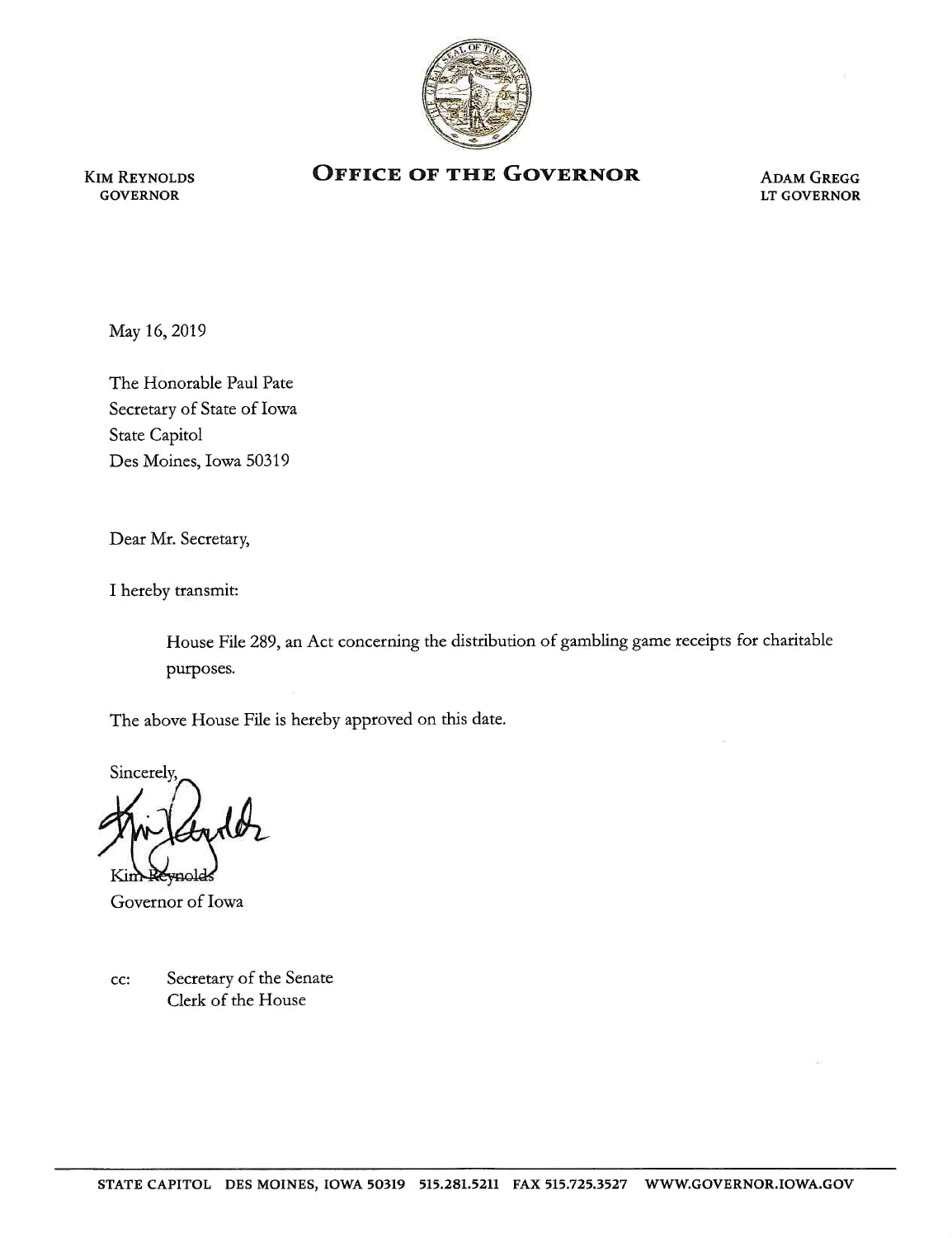

House File 289

## AN ACT

CONCERNING THE DISTRIBUTION OF GAMBLING GAME RECEIPTS FOR CHARITABLE PURPOSES.

BE IT ENACTED BY THE GENERAL ASSEMBLY OF THE STATE OF IOWA:

Section 1. Section 99F.6, subsection 4, paragraph a, subparagraph (2), Code 2019, is amended to read as follows:

(2) A qualified sponsoring organization licensed to operate gambling games under this chapter shall distribute the receipts of all gambling games, less reasonable expenses, charges, taxes, fees, and deductions allowed under this chapter, as winnings to players or participants or shall distribute the receipts for educational, civic, public, charitable, patriotic, or religious uses as defined in section 99B.l. A qualified sponsoring organization shall provide that any organization exempt from federal income taxes under section 50l(c)(l9) of the Internal Revenue Code, as defined in section 422.3, shall be eligible for a distribution of adjusted gross receipts for educational, civic, public, charitable, patriotic, or religious uses as required by this subparagraph. However, a licensee to conduct gambling games under this chapter shall, unless an operating agreement for an excursion gambling boat otherwise provides, distribute at least three percent of the adjusted gross receipts for each license year for educational, civic, public, charitable, patriotic, or religious uses as defined in section 99B.l. However, if a licensee who is also licensed to conduct pari-mutuel wagering at a horse racetrack has unpaid